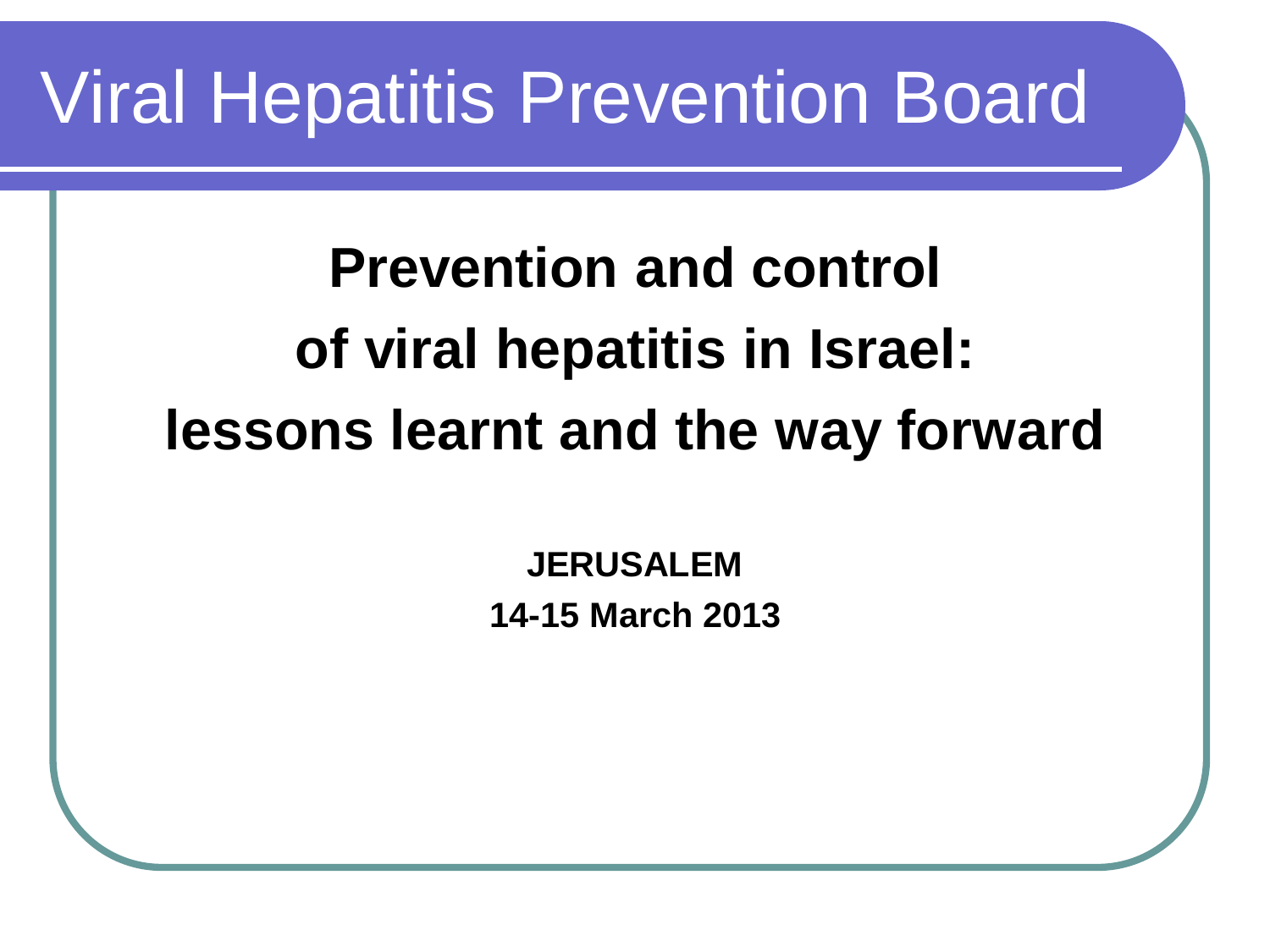## **Objectives**

- To provide an overview of surveillance systems for infectious diseases
- To review the epidemiology of viral hepatitis
- To give an overview of the current prevention and control measures for viral hepatitis
- To discuss progress made in prevention of viral hepatitis
- To review the possible implementation of new prevention strategies, control measures and monitoring systems
- To discuss the successes, issues and barriers to overcome, and the way forward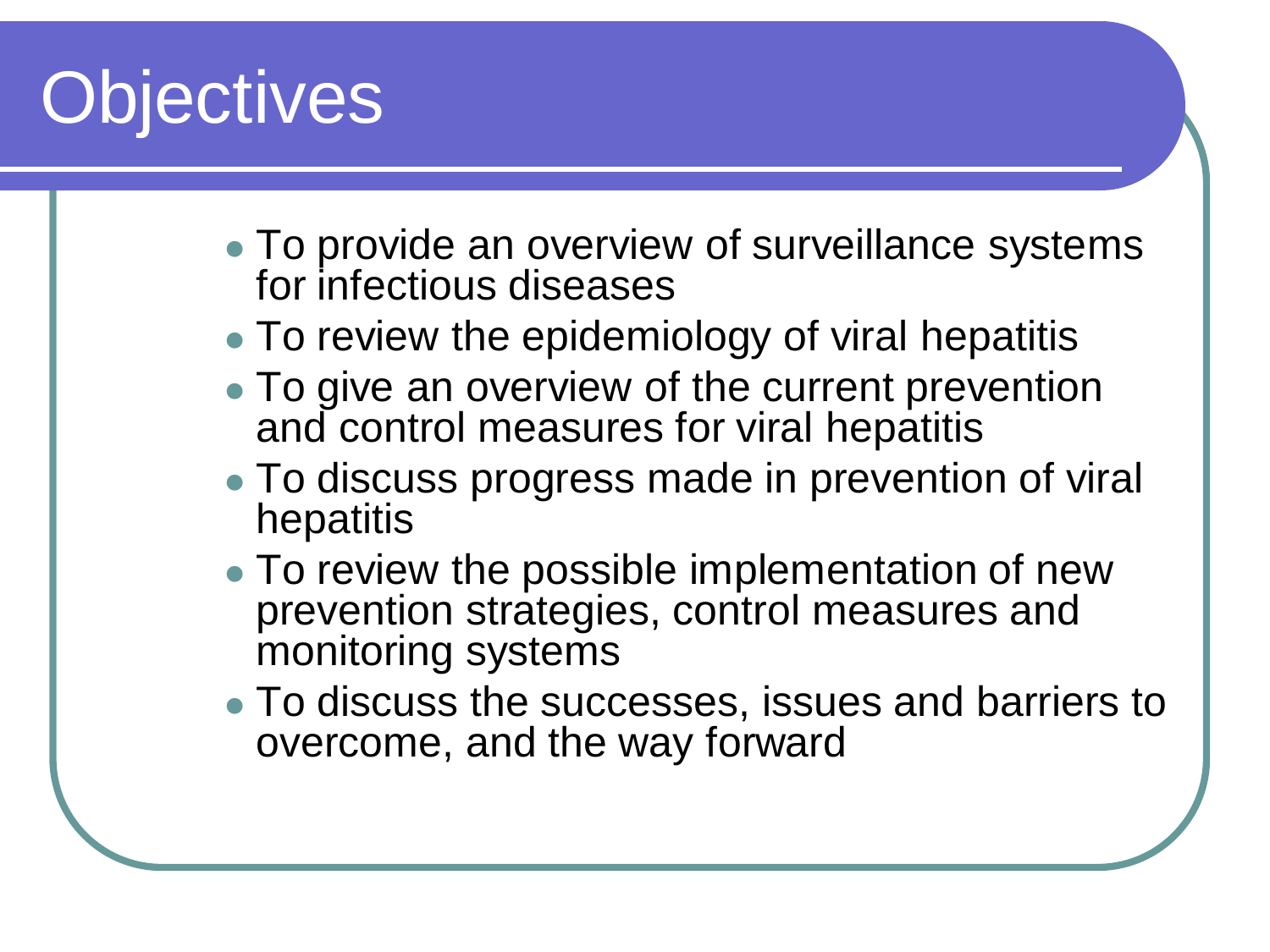## Health system

- Serves a population of 7.8 million, of whom about 80%<br>Jewish and 20% non-Jewish, mainly Arab; young -28% under 14 years and growing at 1.8% per annum; with good economic growth
- Based on principles of equity, justice and solidarity; public health a priority
- Structure originally based on British mandate pattern with health districts; service provision and financing drawing on historical UK and German experience
- Financed mainly by tax revenue distributed through HMOs and delivery of care through public not-for-profit organizations
- Expenditure on health 7.6% of GDP in 2011 (same proportion as in 1995)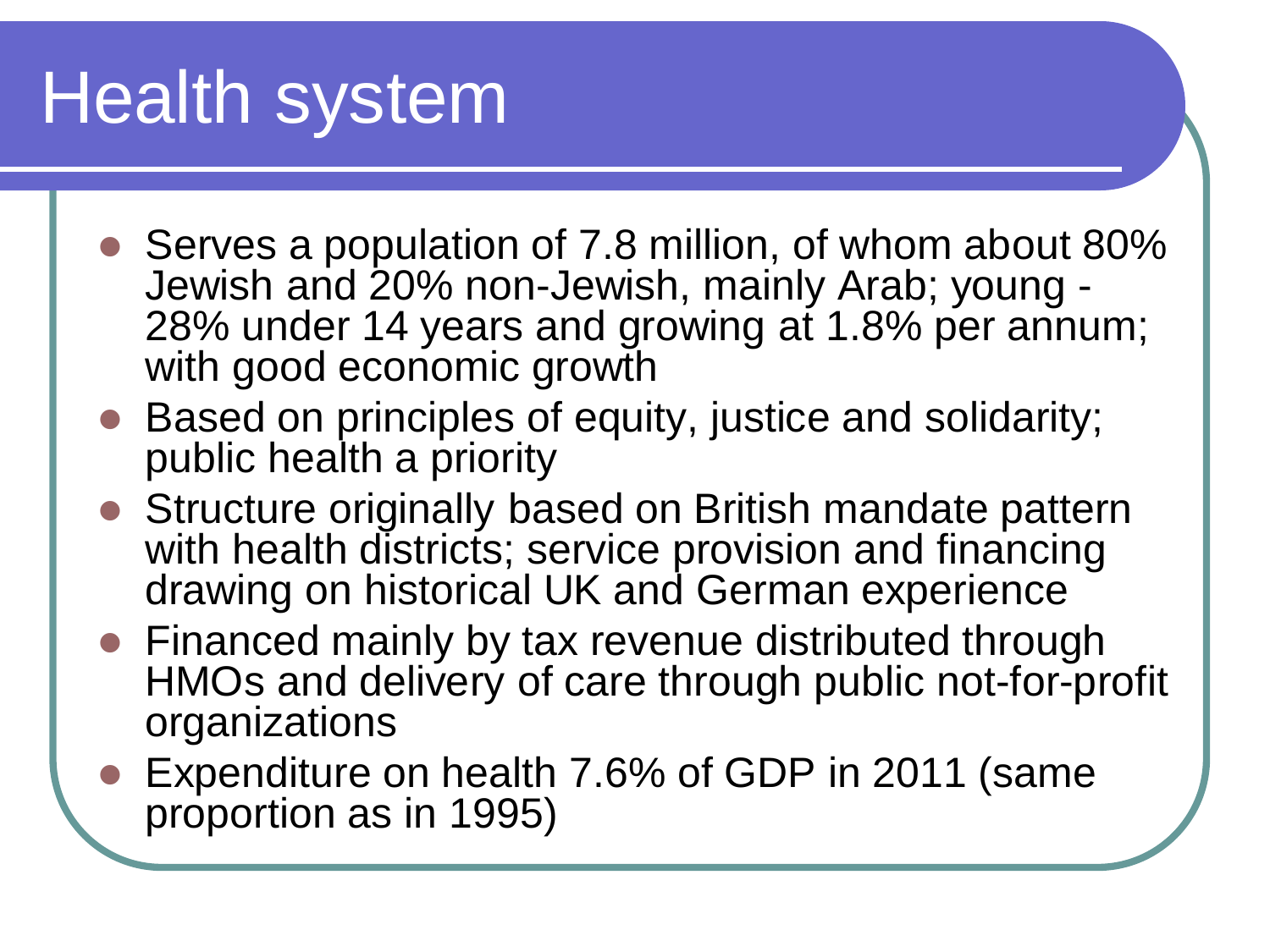- Government funds and regulates health care
- Health care coverage is universal
- Main functions of health ministry include
	- health promotion (individual and population levels and environmental health), including national five-year plan for active and healthy lifestyle
	- disease prevention (vaccination including HPV, routine screening of children's development, and tests on pregnant women)
	- limited outreach to illegal immigrants
	- Immunization policy set in MoH by Advisory Committee on Infectious Disease and immunization (covers also vaccination of travellers)
- Increasing role of private sector: service delivery and funding, including co-payment for private consultation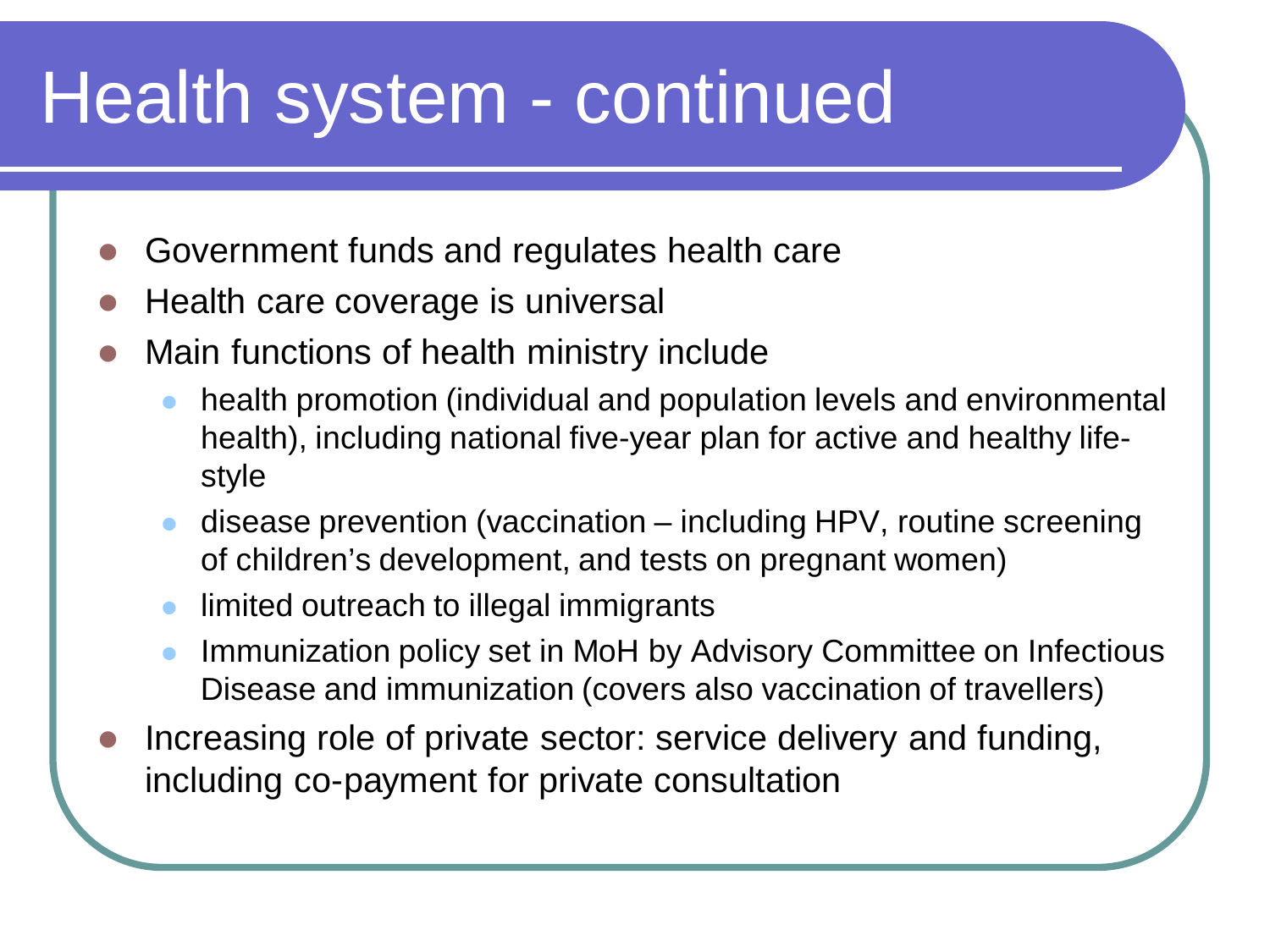- Extensive and effective network of mother and child health clinics
- Efficient school health services operating for >40 years
- Hospitals are either State or HMO–run; few private hospitals
- The number of hospital beds per capita has not grown enough with the increasing population; with short stays and highest bed occupancy rate in OECD countries (96%)
- Nationwide blood donor programme active and up-todate haemovigilance system, with trace back for blood donors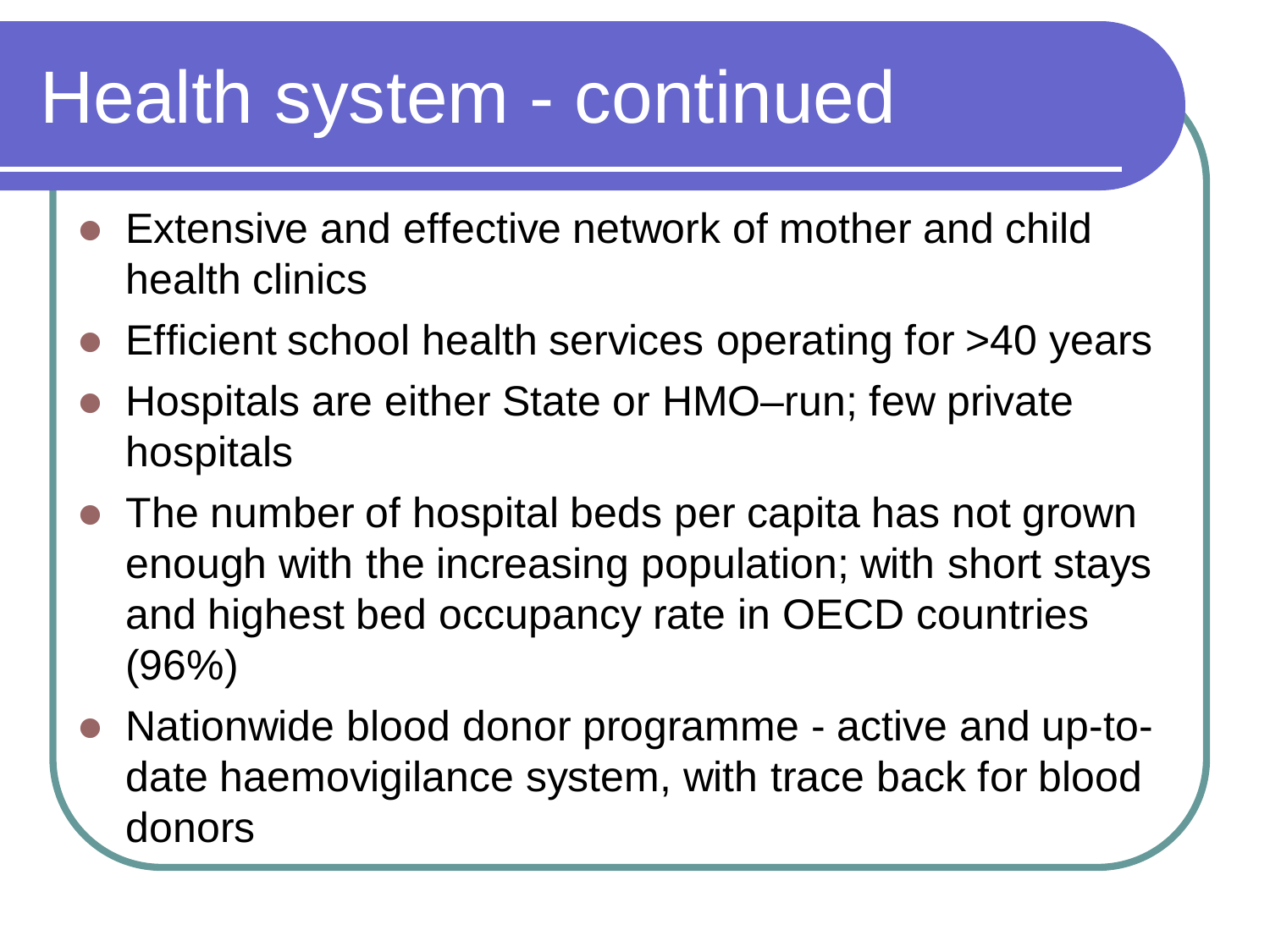- National Health Insurance Law (1995) made health insurance compulsory; also defines the national list of health services (the "health care basket")
- Open application for inclusion of medical products and technologies in the basket and review and evaluation by independent committee: system is feasible, practical, relatively rapid (one-year cycle) and widely accepted and highly regarded
- Four competing sick funds (health maintenance organizations) as well as other organizations deliver services contained in the health care basket
- Health maintenance organizations transfer funds to clinics, health centres and hospitals to cover services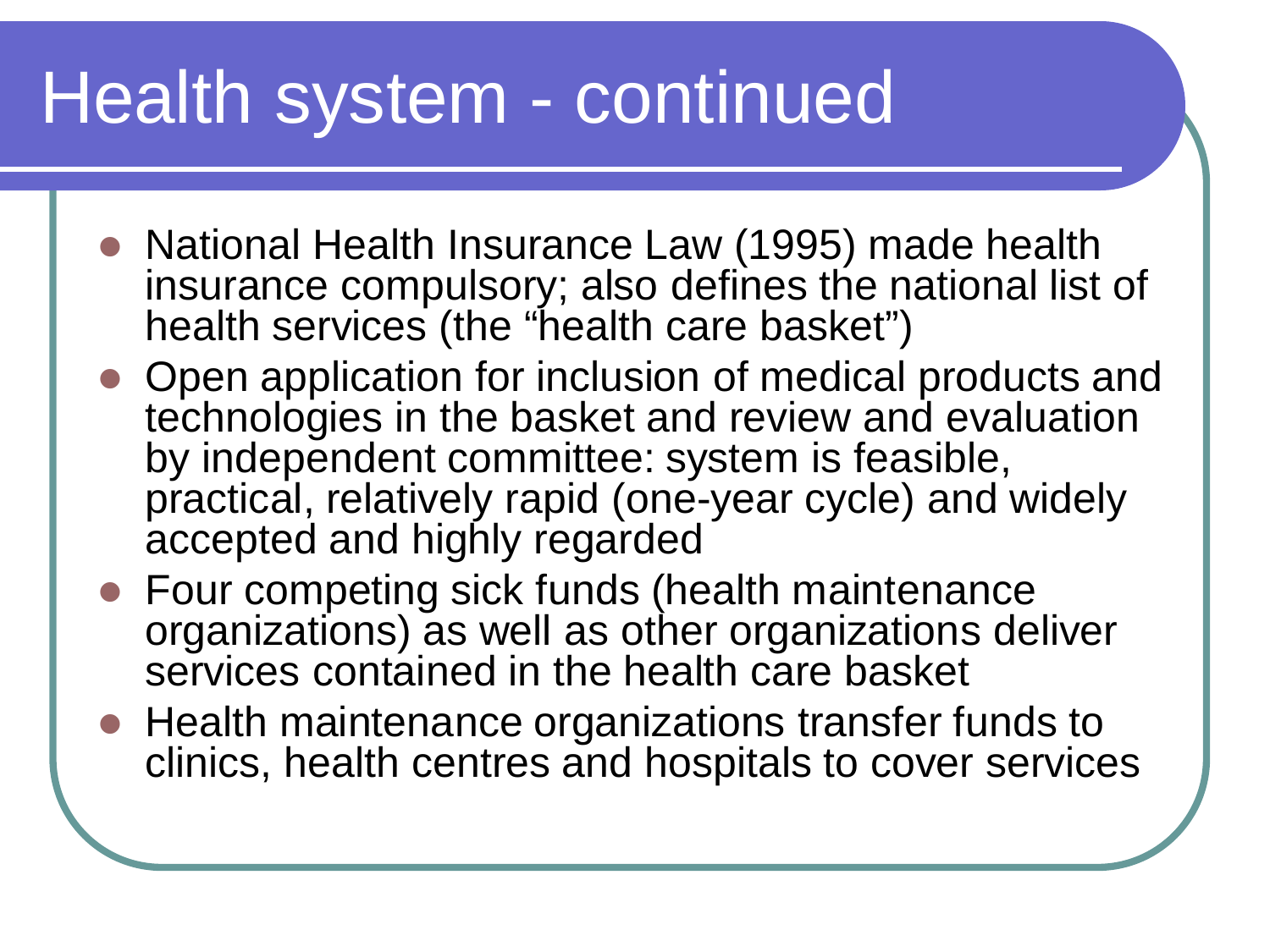#### Health system – health care workers

- Medical and nursing students as well as health care professionals must present evidence of complete vaccination against hepatitis B before starting studies or work
- HCWs who refuse vaccination must sign a declaration of exemption
- HBV vaccination of health care workers involved in exposure-prone procedures will be mandatory by end of 2013
- "Shouval committee" recommendations have become practice
- Health care workers practising exposure prone procedures must provide evidence of protective antibody levels (and viral load less than 2000 IU/l if HBsAg-positive)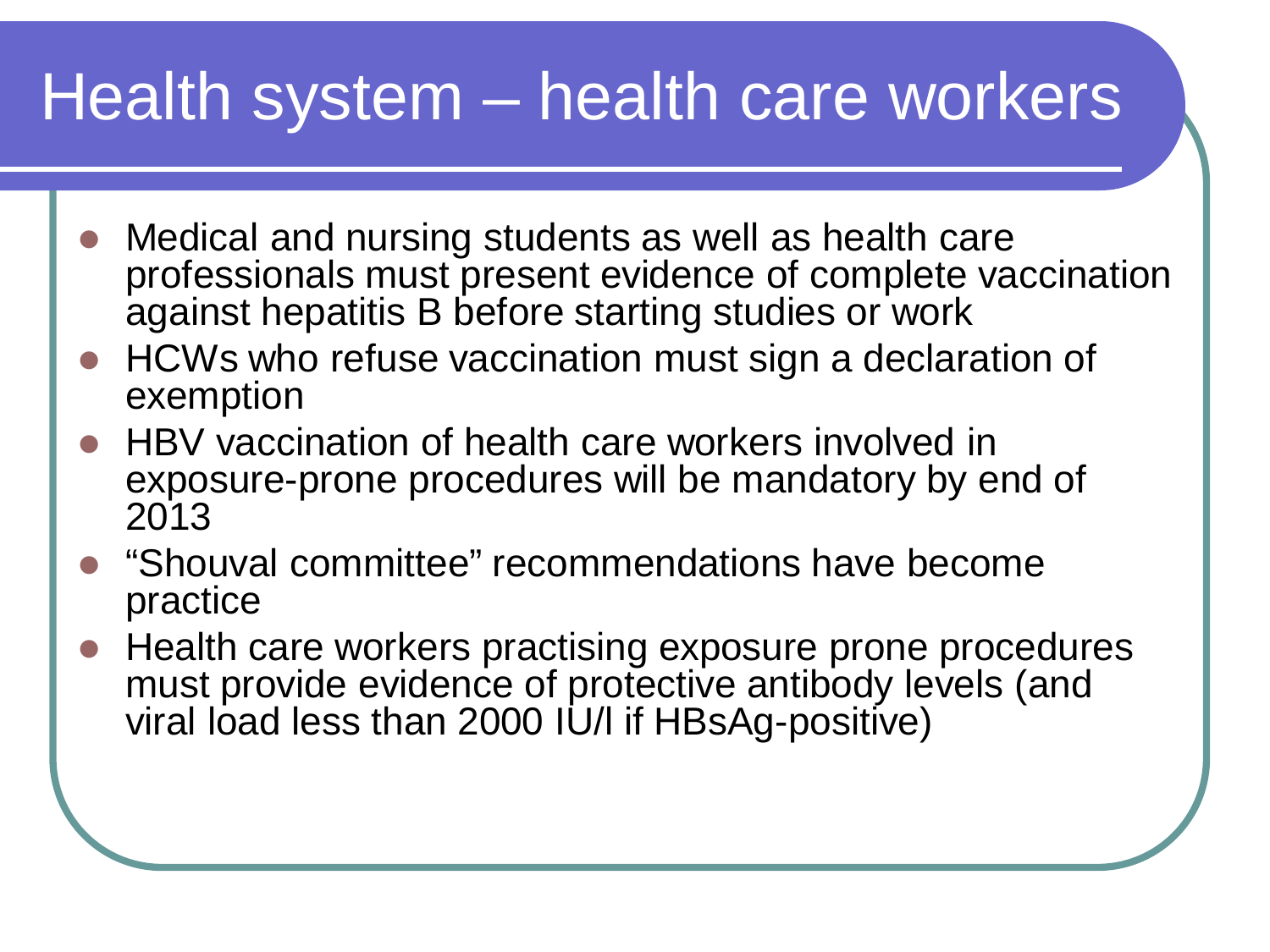- Good health status (e.g. life expectancy, infant mortality rate, maternal mortality ratio) but differences between and within Jewish and non-Jewish populations
- Challenges:
	- declining public financing
	- debating private medical practice in public hospitals;
	- equity issues with private funding;
	- prioritizing new technologies and setting policy for funding;
	- workforce shortages, especially nursing staff, hepatologists ;
	- improving surveillance;
	- reforming care for mental disorders and chronic diseases; obesity;
	- serving vulnerable populations (including immigrants) and narrowing health disparities
	- shortage of organ donors
	- quality control of services provided by Ministry of Health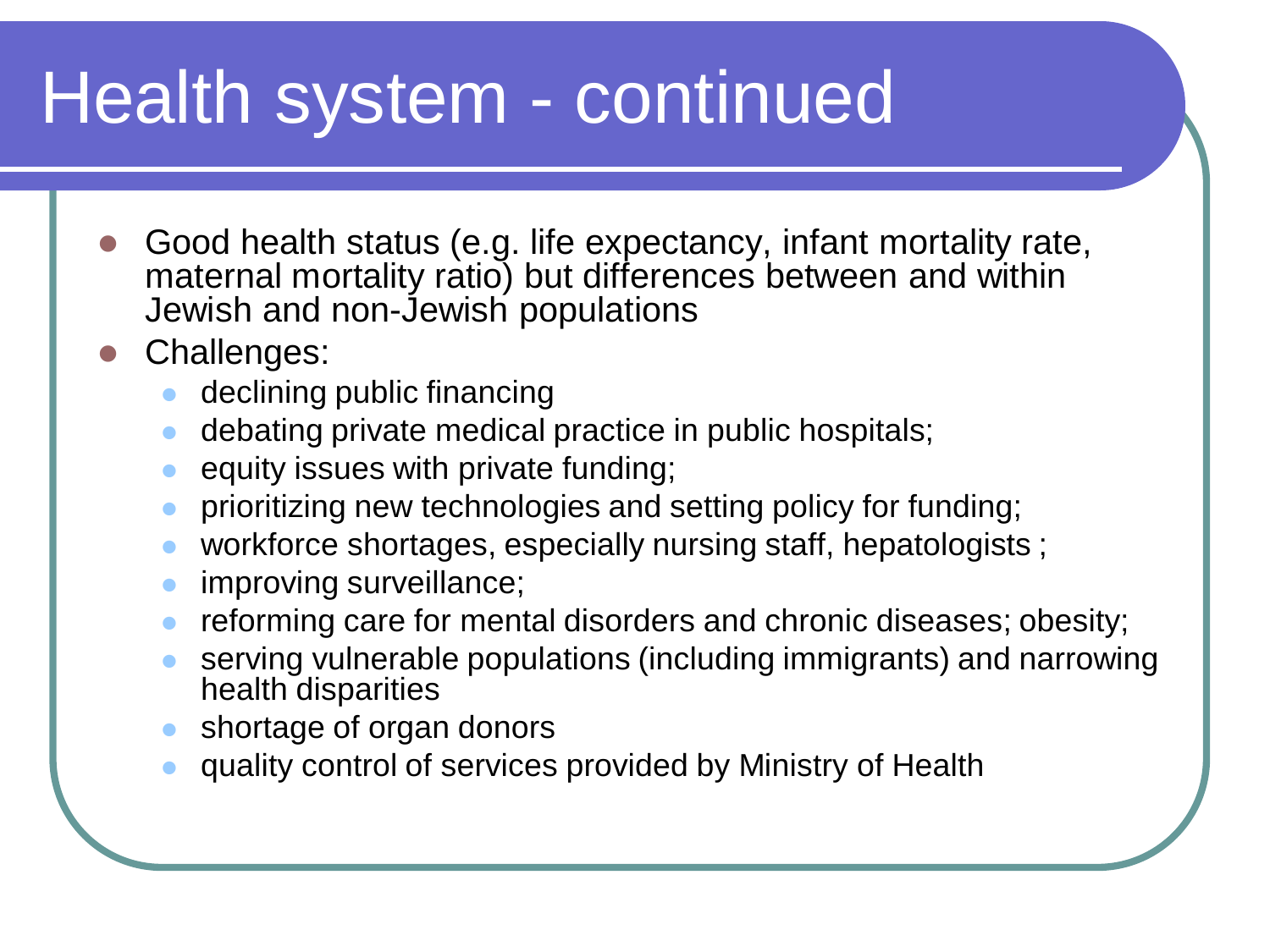# Epidemiology

- Some 70 diseases are notifiable, including (since 1993) serologically confirmed acute hepatitis A, B, C and "other" forms of viral hepatitis, and reporting chain will be electronic soon
- Electronic national registry of childhood vaccinations being finalized
- Surveillance data, including vaccine coverage data, reported through district health offices to health ministry for analysis and dissemination of information (weekly and annual reports)
- Under-diagnosis and under-reporting of viral hepatitis common but data that are collected are useful for monitoring trends
- Central cancer registry exists which includes data on hepatocellular carcinoma but aetiological data (i.e. HBV and HCV) not always available, although 70% of 80 cases in a newly started collaborative project are related to HCV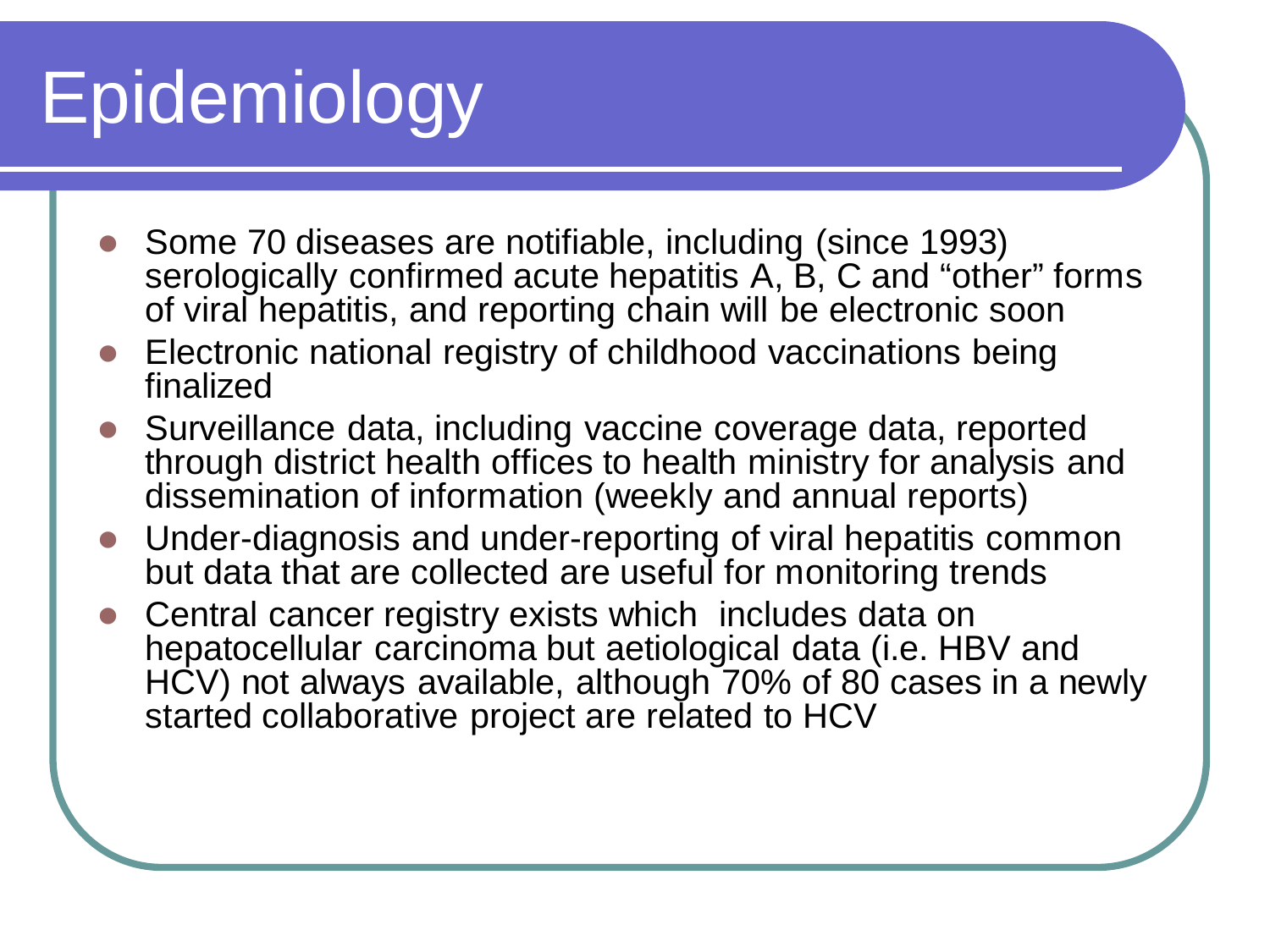## Epidemiology - continued

- Hepatitis A virtually eliminated ("unimaginable 15 years ago") as a result of vaccination programme (1999); most immigrants will have been infected and developed immunity in their countries of origin
- Outbreaks of HAV after initiation of universal vaccination of toddlers occur in populations of susceptible adolescents and young adults – control possible by catch up vaccination
- Hepatitis B: largest epidemiological study shows estimated overall prevalence rate of 1.75%, with lower rates in Jewish communities (up to 9% in some Arab villages) and in women and people under 19 years of age
- Hepatitis B and C carriers: limited data because of lack of large population-based studies, but estimates quoted of 60-100,000 HBsAg carriers and 40-100,000 HCV carriers; most not aware of infection status
- HCV and HBV common risk factors for hepatocellular carcinoma; few data for Israel but burden of HCV-associated HCC increasing – peak forecast for 2015-2020; a case for prevention (vaccination or treatment)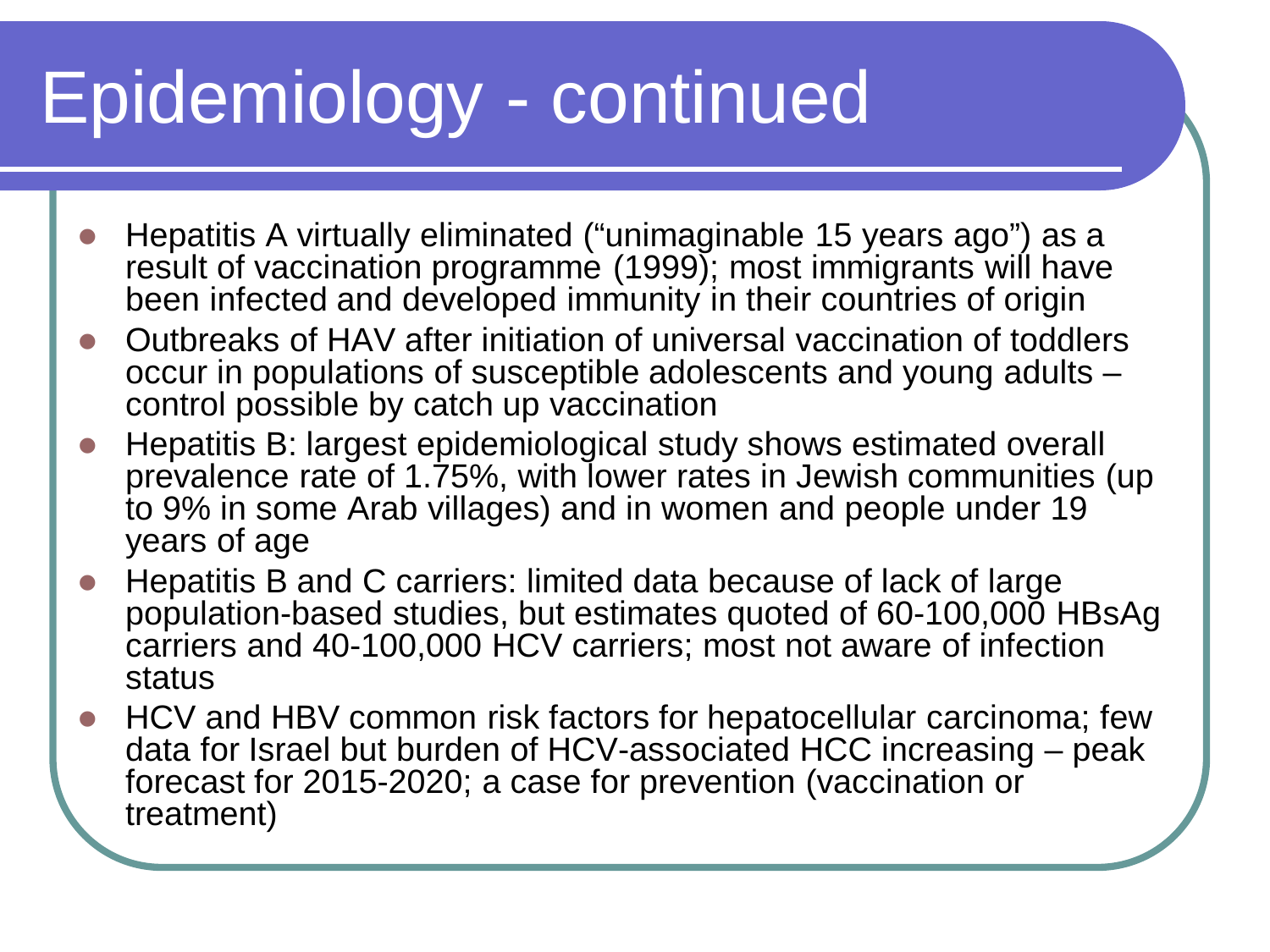## Epidemiology - continued

- Hepatitis C: few studies but large epidemiological study gives estimated prevalence of 2%, with higher rates in Jews than Arabs and those born in endemic countries including FSU; genotype mainly 1 but varies with country of birth (4 for those infected in Egypt or Ethiopia)
- Patients diagnosed with hepatitis C are eligible for up-to-date treatment (including direct-acting antiviral agents (DDA) for genotype 1) although delays in initiation of treatment because of shortage of physicians and long waiting time at clinics
- Treatment of hepatitis C successful with results comparable to those in Europe and USA
- Co-infections (HBV, HCV, HIV) occasionally identified, including HCV/HIV in haemophiliacs
- Hepatitis D is relatively rare
- Hepatitis E: sporadic cases in travellers to South and South-east Asia and evidence of local transmission (7 of 560 cases); suggestion of a unique unidentified Israeli virus needs investigation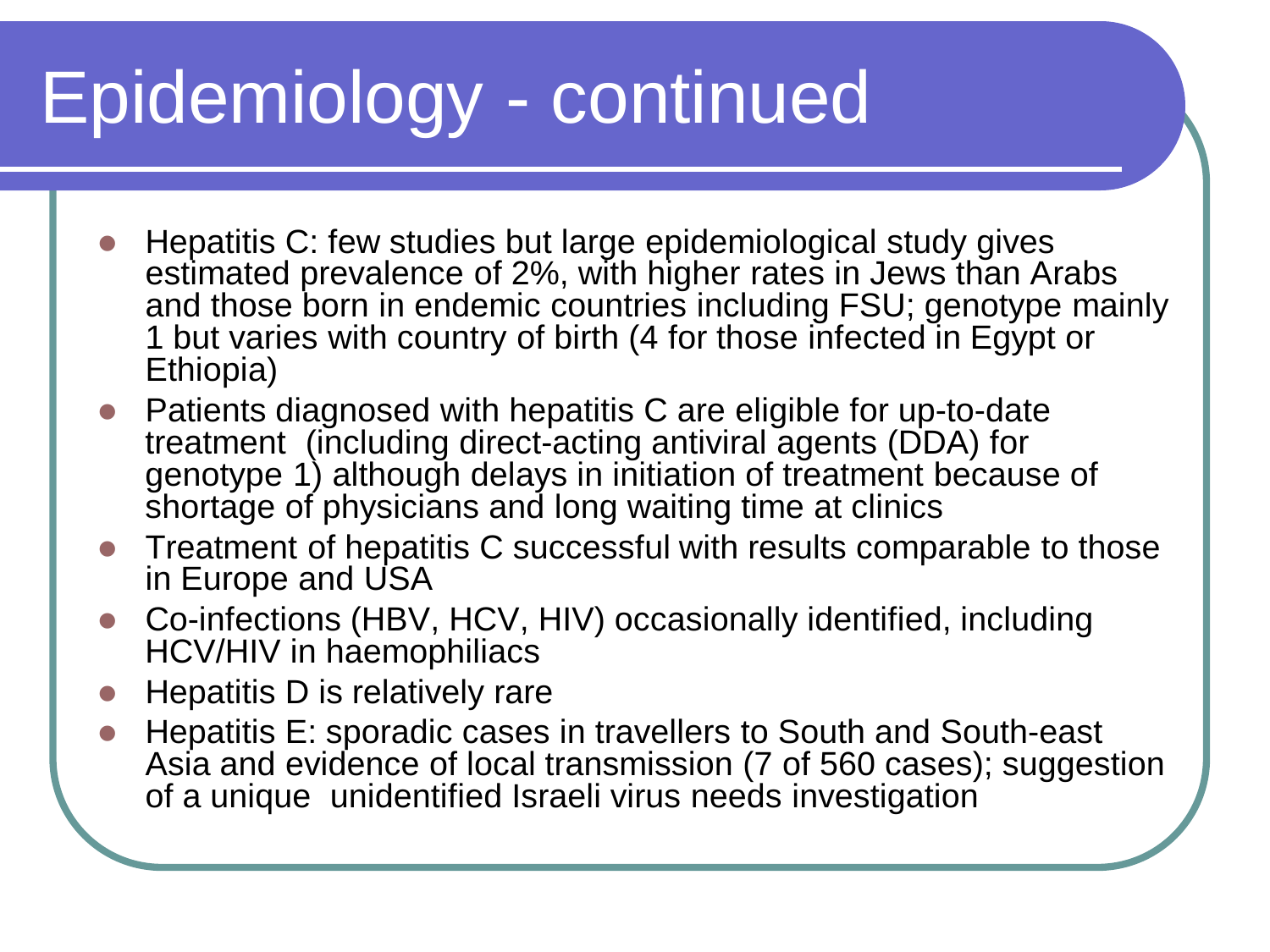## Matters for consideration

- Recognition of notable successes: Israel could be regarded as the Italy of the Middle East in the prevention and control of viral hepatitis
- Value of geographical information systems and molecular epidemiology
- Evidence of remarkable collaboration and teamwork, while acknowledging failures and areas for improvement
- Dramatic control of hepatitis A through universal vaccination a good example of how data can be used for sound policy-making
- Health system assures good access for populations from different backgrounds and cultures
- Redefine the role of doctors health advisors or practitioners of medical acts?
- Insufficient cadre of hepatologists and difficulty in training sufficient doctors and nurses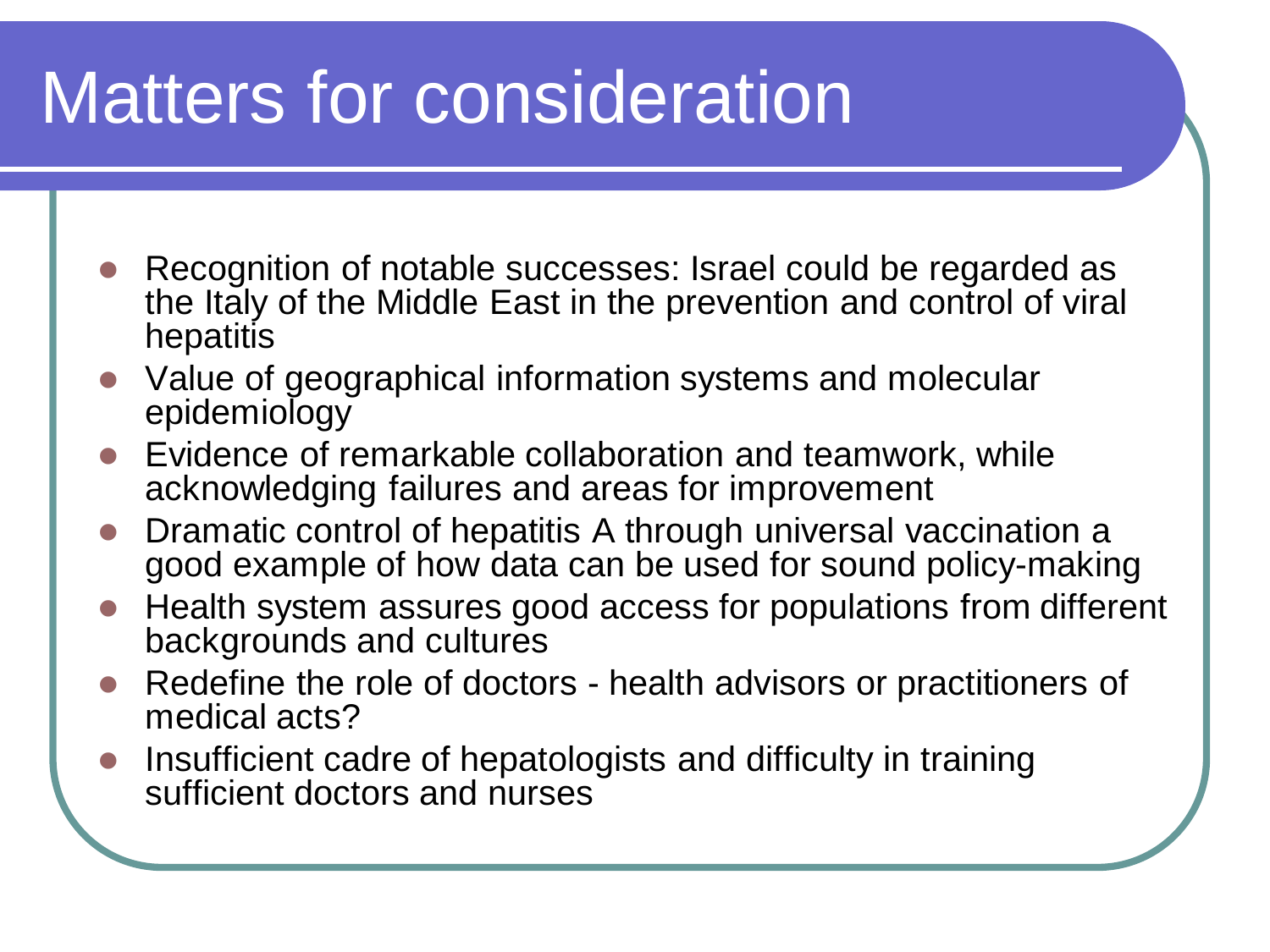#### Matters for consideration – cont'd

- Current burden of chronic disease due to HBV and HCV not known
- Particular burden due to hepatitis B and C in immigrants, many from countries where the endemicity of viral hepatitis is high
- HCV "in the midst of an HCV-related epidemic of disease"; incidence of HCC is rising but incidence of new cases of HBV and HCV infection very low – indicating a favourable trend in the long term
- Risk of occult hepatitis B infection in blood donors for infection of recipients under investigation
- What is the clinical and public health significance of occult hepatitis B virus infection?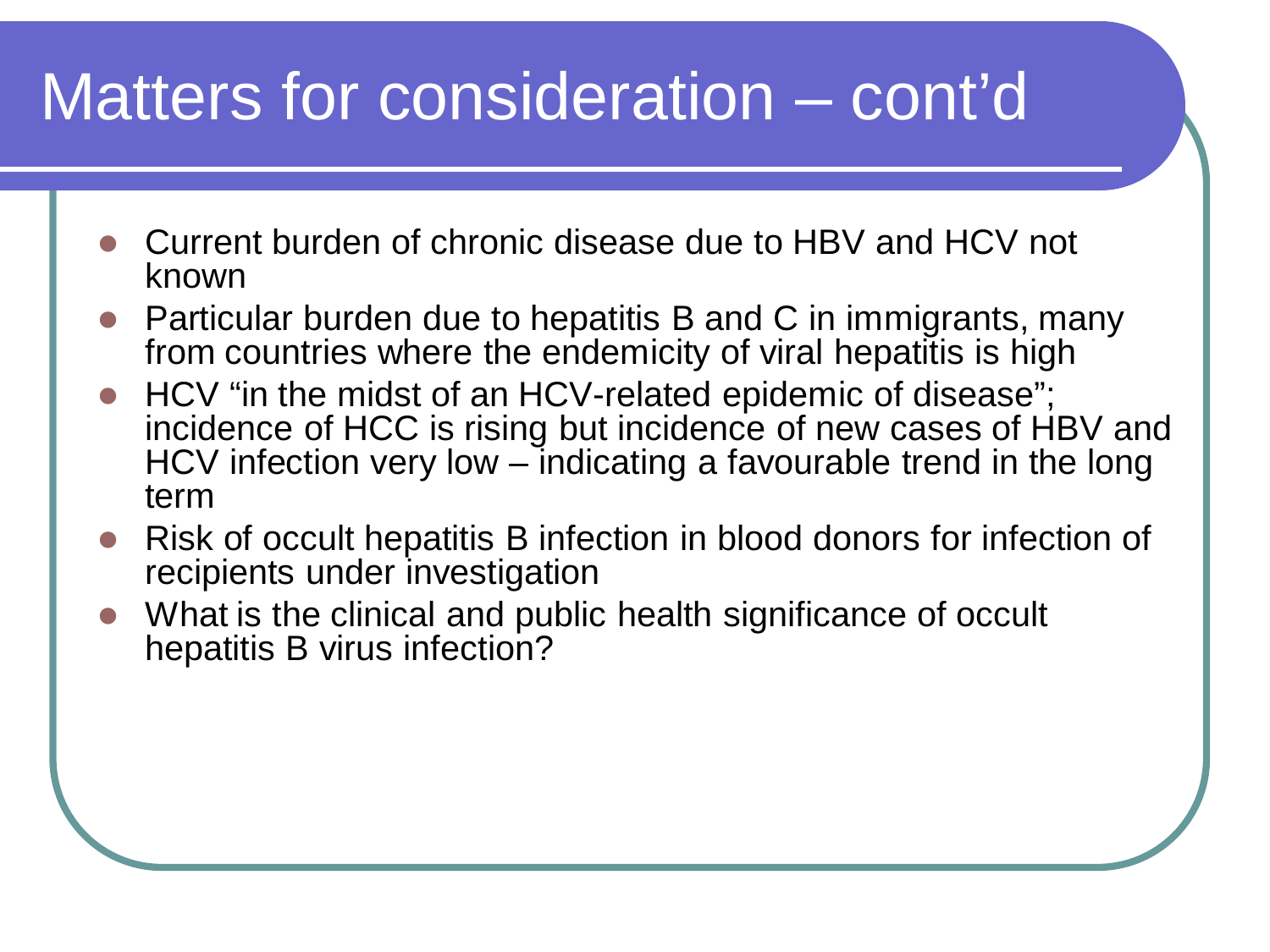### Matters for consideration – cont'd

- Screening has twin goals: prevention and treatment, but no national policy exists on screening of risk groups for hepatitis B, hepatitis C, liver cirrhosis (i.e. history of blood transfusion)
- No national policy for overall screening of pregnant women for HBsAg (only recommended for specific risk groups)
- Ethics concern regarding expanding screening because of shortage of resources and hepatologists to provide subsequent care (i.e. raising demand by discovering cases that cannot be treated or provided with care services)
- Consideration of "keep up/catch up" measures after universal vaccination programmes
- Third-generation HBV vaccines are more immunogenic; stage renal disease patients and HIV-infected subjects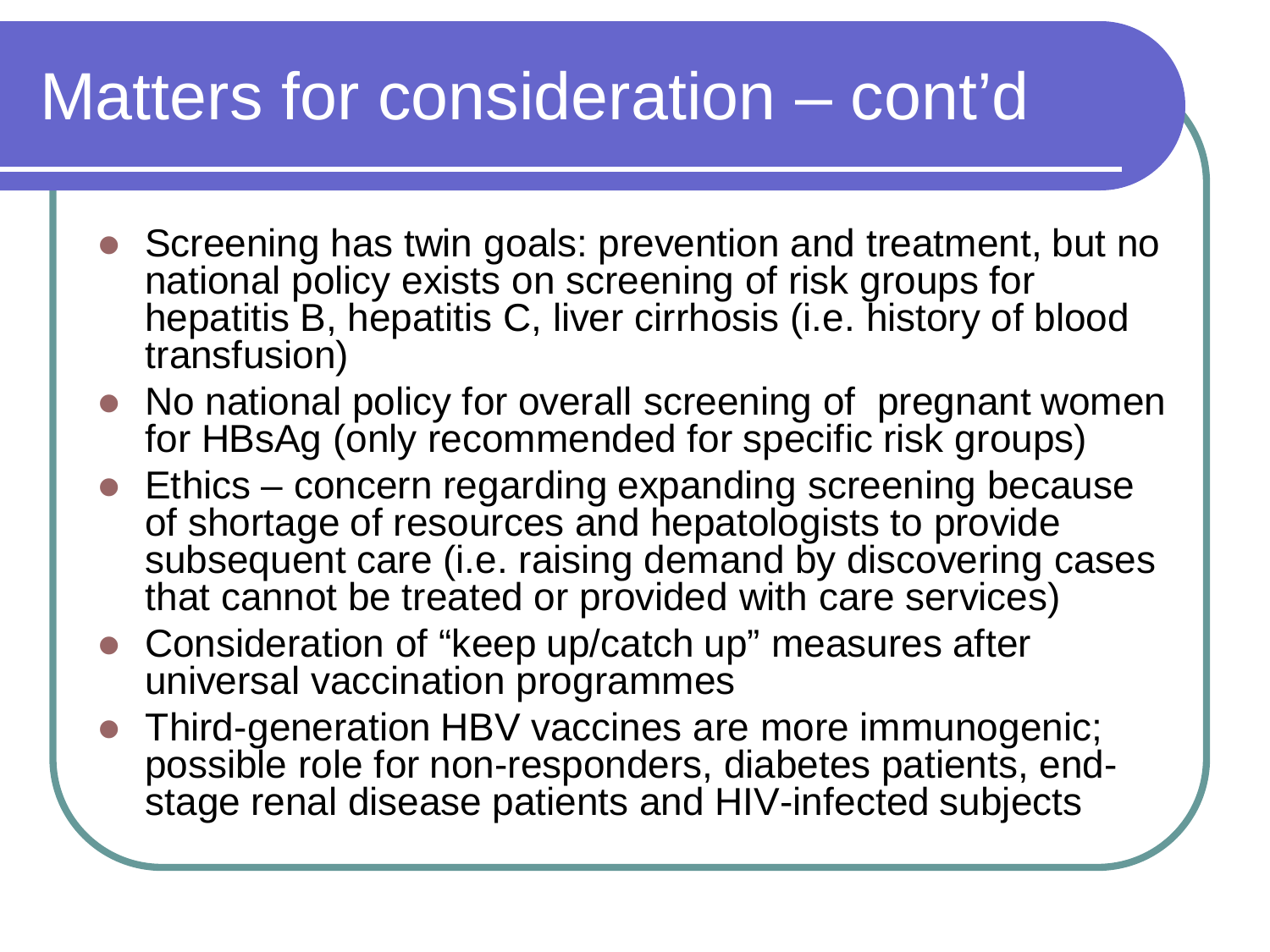### Matters for consideration – cont'd

- Programmes for IDUs successful but few in number and struggling for funding
- Most haemophiliacs infected with HCV (15% coinfection with HIV)
- Non-invasive monitoring of liver disease i.e. fibroscan
- Treatment for HCV (including coinfections) complex and costly but gives good results
- Few specialist physicians to care for patients with hepatitis C and hepatocellular carcinoma at the moment, let alone a future higher case load
- HCV is leading cause of liver transplantation, but serious shortage of donors (organ donors available for only ~50%)
- Responsibility of health care employers to ensure safety of process, equipment and technologies
- HCWs: requirements for vaccination and PEP protocols meet accepted standards and norms
- Standard precautions (infection control) not always fully observed, including some instances of lack of use of personal protective equipment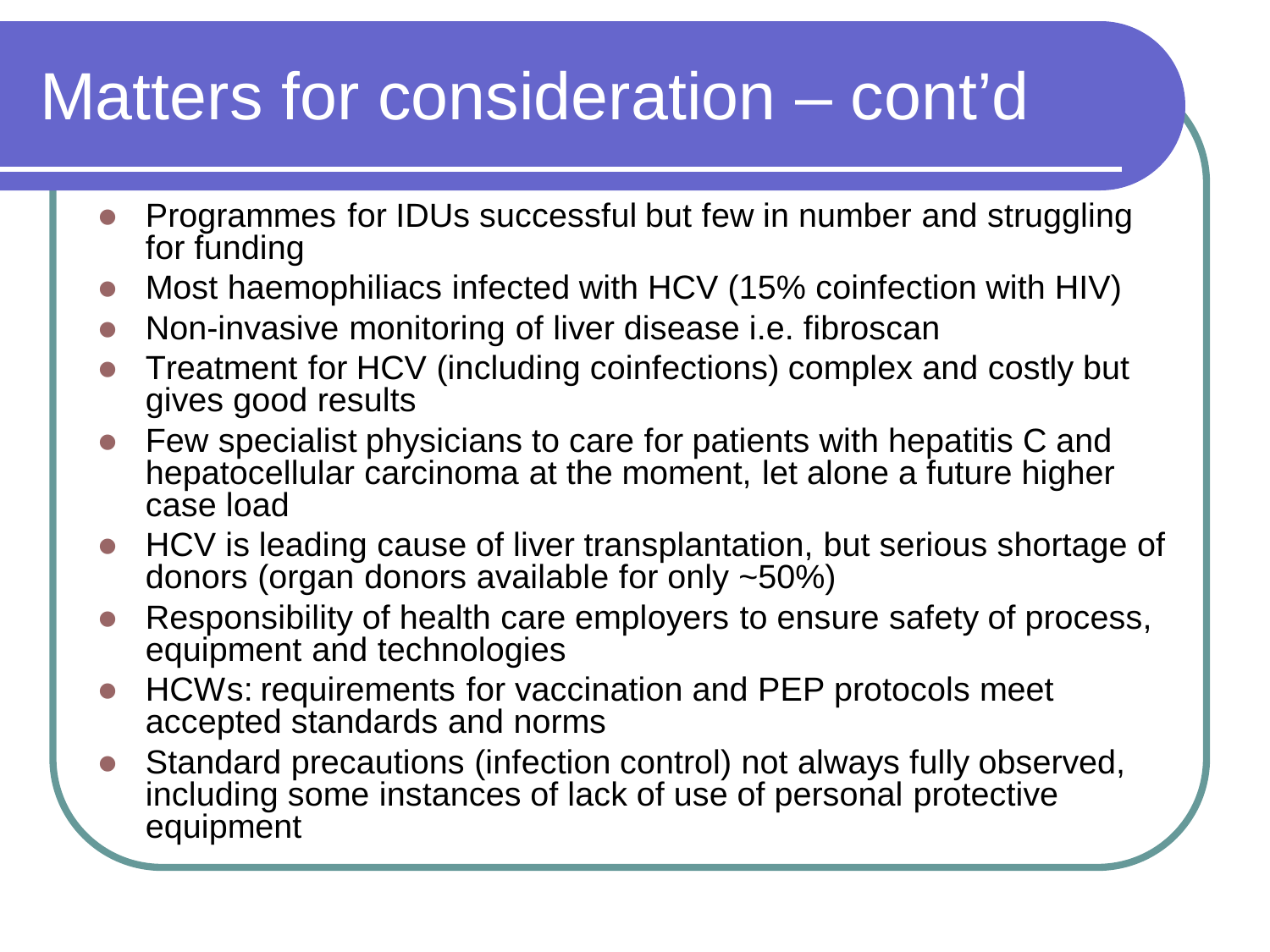### Needs and possible future action

- Need for a model and plan for improved and sustained prevention and control of viral hepatitis at the national level
- Proposals for screening programmes must be robust, rigorous and defensible and cover all stages from screening to treatment
- Systematic screening of pregnant women for hepatitis B should be implemented; Advisory Committee on Infectious Diseases and Immunization to re-evaluate its position
- Systematic serosurveys at population level for HCV infection in order to support policy development at national level for HCV testing as well as to increase the number treated
- Answer to question "who should be screened for HCV?"
- Better and computerized reporting of acute and especially chronic viral hepatitis and improved data-analysis capabilities
- Development of online registries, for example of chronic viral hepatitis
- Need for connection between databases (e.g. linkage between surveillance and vaccine coverage data) and feedback to data providers
- Completion of substance abuse national case registry, which already contains data on 5000 subjects – a model for other countries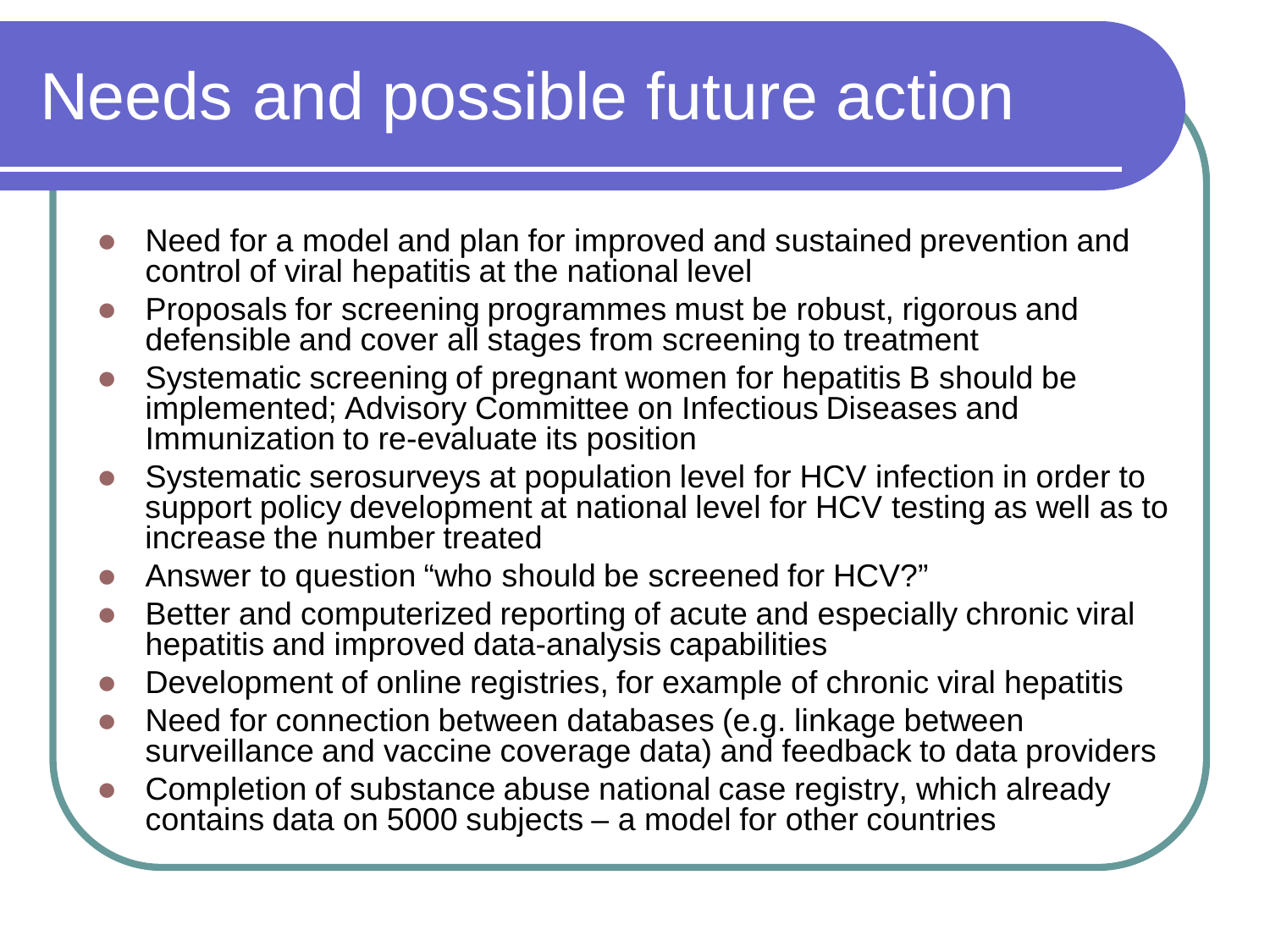#### Needs and possible future action – policy development

- Programmes to monitor the impact of universal vaccination against hepatitis B 20 years after introduction, including quality control of assessment of immunization
- Policy development for the generation vaccinated at birth test and evaluate need for boosters in defined risk groups
- Recommendations for management of infected pregnant women (including use of third-generation vaccines in newborns), as well as protocols for antiviral treatment and prevention of vertical transmission
- Evaluate option of vaccinating diabetic patients, renal failure patients, HIV-infected subjects with a third-generation hepatitis B vaccine
- Quality control of surveillance
- Important to sustain the high immunization rates and maintain vaccine coverage
- Holistic view of vaccine-preventable diseases: consider all together, including their interactions, rather than each disease specifically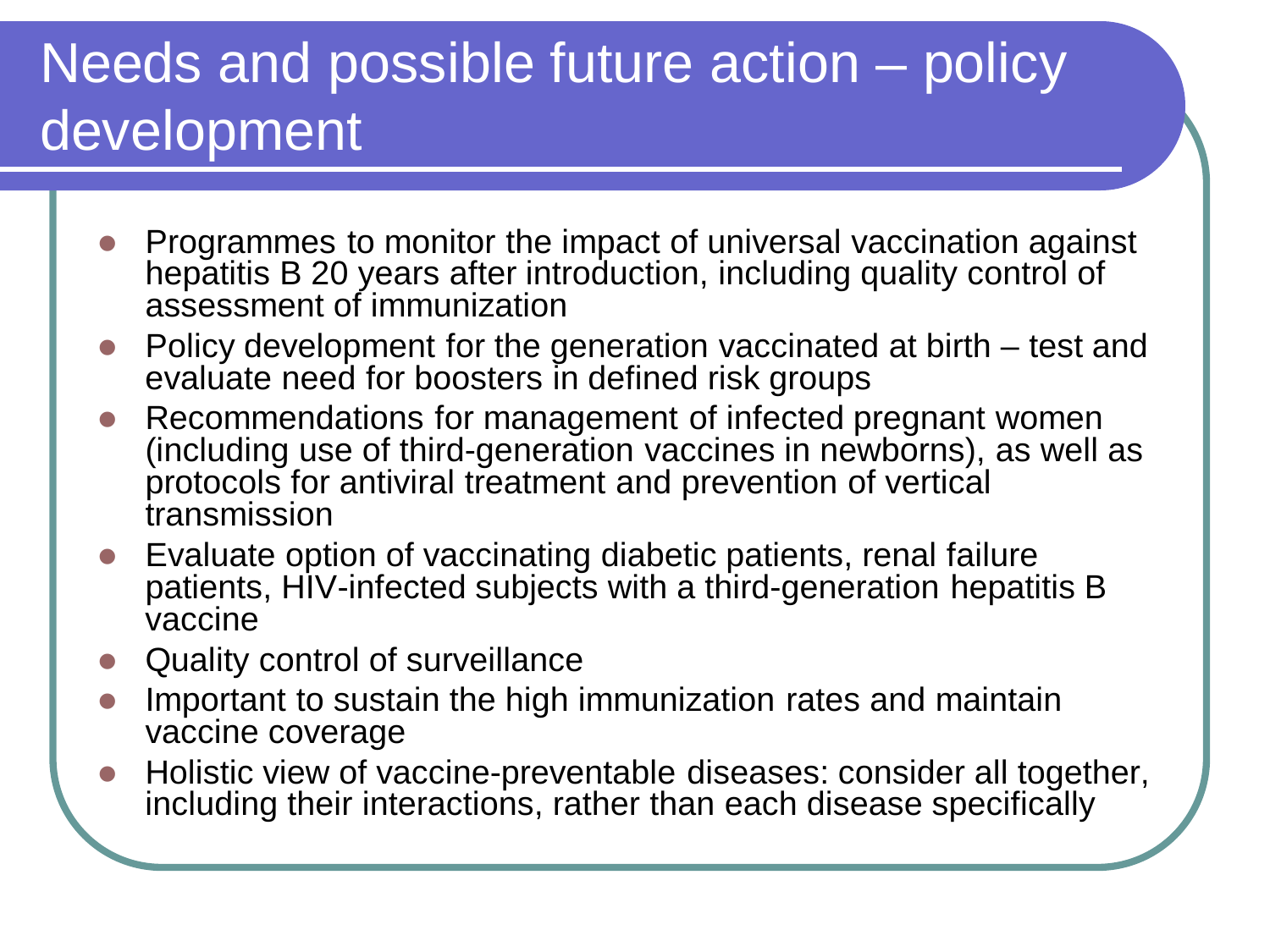### Needs and possible future action

- HCWs regular education and training (on a routine basis)
- Strict observation of universal precautions possibly through equivalent of US Needlestick Safety and Prevention Act, and design of health care facilities for optimum use of safety equipment
- Further research on occult hepatitis B virus infection and on epidemiology of hepatocellular carcinoma in Israel
- Improvement of early detection of chronic HCV infection
- More centres for treatment and care of IDUs and syringe exchange programmes